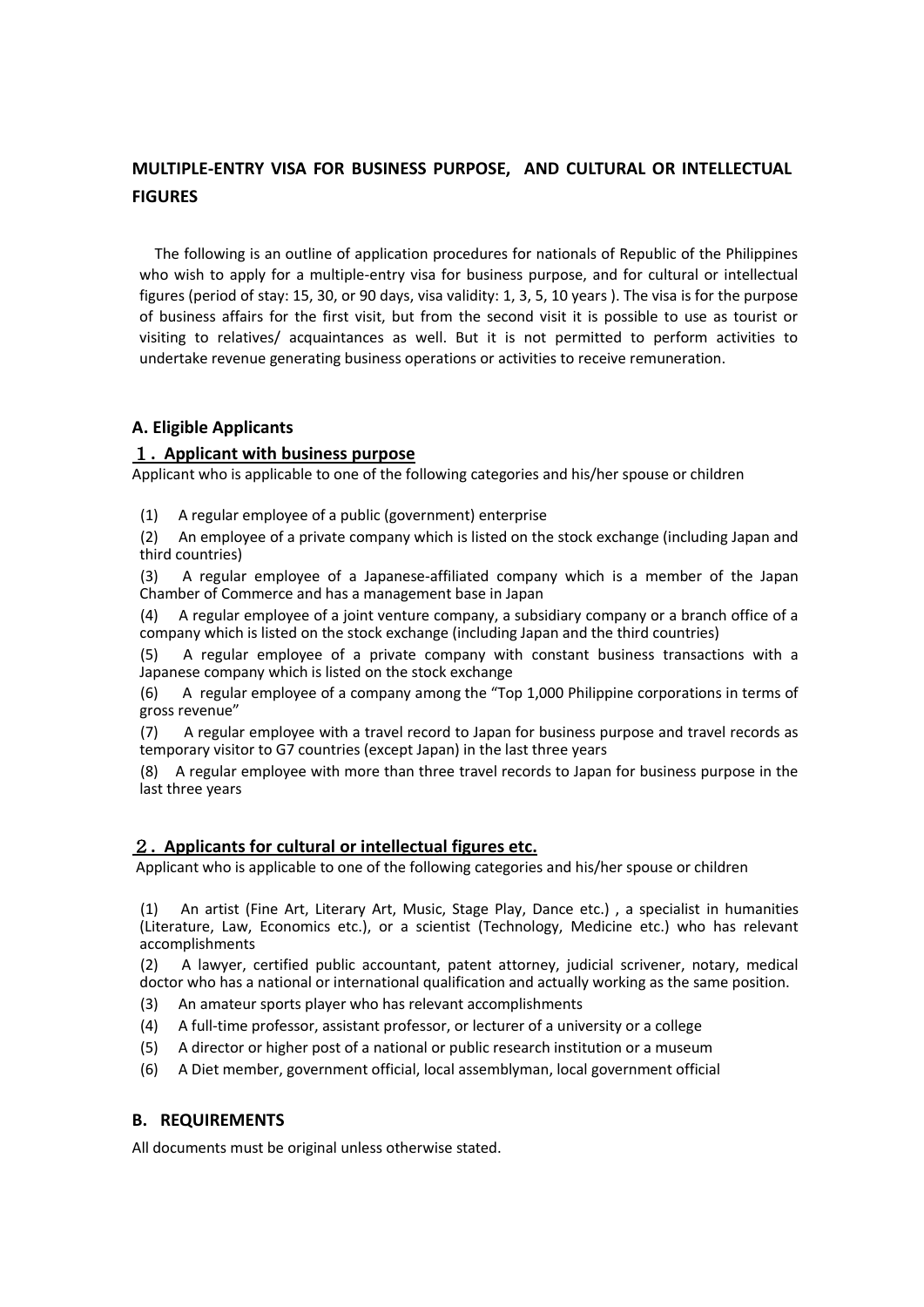#### **1. Philippine Passport**

 • Broken passport is not accepted. Passports must be signed and must have at least two (2) blank visa pages.

#### **2. Visa Application Form**

- Available at the Embassy website, at the entrance of the Embassy or at any of the accredited travel agencies.
- Application form should be filled out all items correctly, If item is not applicable, please fill in [N/A]. Embassy may not accept application with blank item, no signature or no date in the form; may deny the application that is filled out incorrectly or wrong information.

### **3. Photo**

- Specs: 4.5cm x 4.5cm, with white background
- Photo must be taken within 6 months.
- Please write applicant's name and birthdate on back side of the photo.
- Photo must be pasted on the application form.

### **4. Employment Certificate (with applicant's salary, tenure and position)**

 • Owner of a company should submit a copy of "Certificate of Business Name Registration" issued by Department of Trade and Industry or Philippine Securities and Exchange Commission

## **5. Documents to prove the applicant is qualified for one of the categories abovementioned A.1(1) ~ (8), A.2(1) ~ (6).**

• If qualified for abovementioned A.1(7) or (8),current or old passport that shows Japanese and G7 countries'(except Japan) temporary visitor visas as well as entry stamps in the last three years.

• If qualified for abovementioned A.2(2),Copy of ID card(issued by Profession Regulation Commission)

#### **6. Explanation letter for requesting multiple-entry visa (must be made by applicant**)

• Please fill in embassy prescribed form "Reason For Requesting Multiple Entry Visa", check items that apply and fill in reason for request.

**7. A letter of explanation stating the reason of applying for the multiple visa (letter of mission or travel requisition by employer, etc.) \* for business purpose**

**8. Documents to prove kinship ( birth certificates, marriage certificate and copy of passport and**